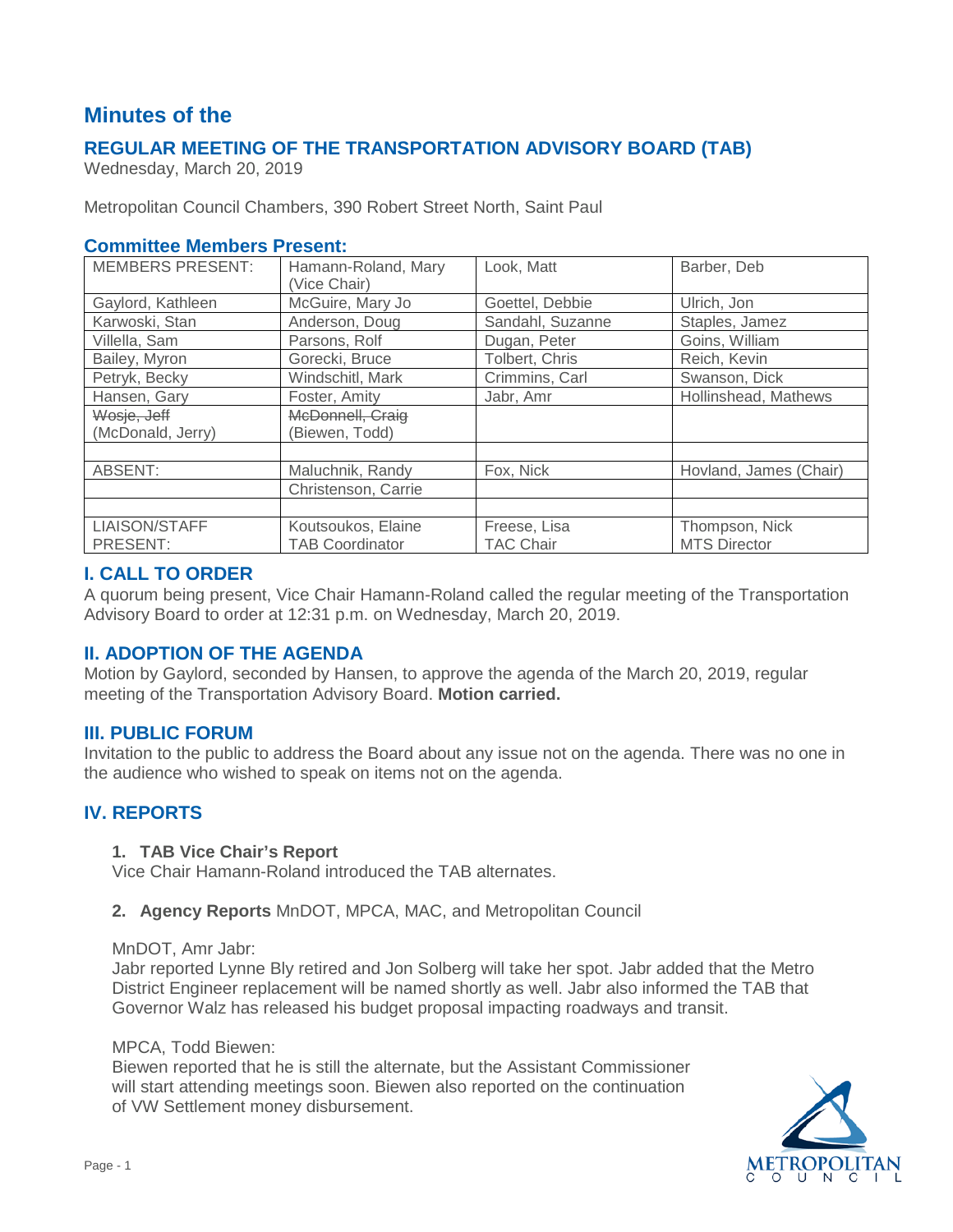MAC, Carl Crimmins:

Crimmins said there were two awards won for budgeting and multiple other awards won for best bar/restaurant, etc.

Metropolitan Council, Deb Barber:

Barber reported that the new Council has been seated, she encouraged TAB members to reach out and encourage people to apply for the openings on the advisory committees. Barber shared about the regional tours the new Chair and Council Members are starting.

TAC:

Freese reported on a few changes to the TAC bylaws.

# **V. APPROVAL OF MINUTES**

**1. Approval of Minutes from January 16, 2019 and Email vote from February 20, 2019** Motion by Gaylord, seconded by Look, to approve the minutes of the January 16, 2019, regular meeting of the Transportation Advisory Board. **Motion carried.**

# **VI. ACTION ITEMS**

**1. 2019-12** ITS Infrastructure

TAC Chair Lisa Freese presented this item.

There were no questions or comments from TAB members.

It was moved by Swanson, seconded by Gaylord, that: The Transportation Advisory Board adopt the statewide ITS architecture through the attached resolution. **Motion carried.**

**2. 2019-09** Scope Change: St. Paul Safe Routes to School

TAC Chair Lisa Freese presented this item.

Look asked why ADA is being added to the project; he thought ADA compliance is required on all of the projects. TAB Coordinator Koutsoukos said they are adding more intersections. Gaylord asked if a bike lane is being removed. Freese said the pavement is deteriorating so they don't feel it is safe to make the change without replacing the pavement which is not in the plan. Look suggested that in the future it might be reasonable to have authors of scope changes present at TAB so that they can speak to the item. Koutsoukos said applicants are encouraged to attend TAB when they have a scope change. Foster asked for follow-up on the bike lanes.

It was moved by Gaylord, seconded by McGuire, that:

The Transportation Advisory Board approve the City of St. Paul's scope change request for its Washington Technology School Safe Routes to School project (SP # 164-591-003) to eliminate the Arlington Avenue on-street separated bike lane and add ADA ramps with no federal funds reduction. **Motion carried.**

### **3. 2019-11** Scope Change Consultation and Evaluation Policy

TAC Chair Lisa Freese presented this item.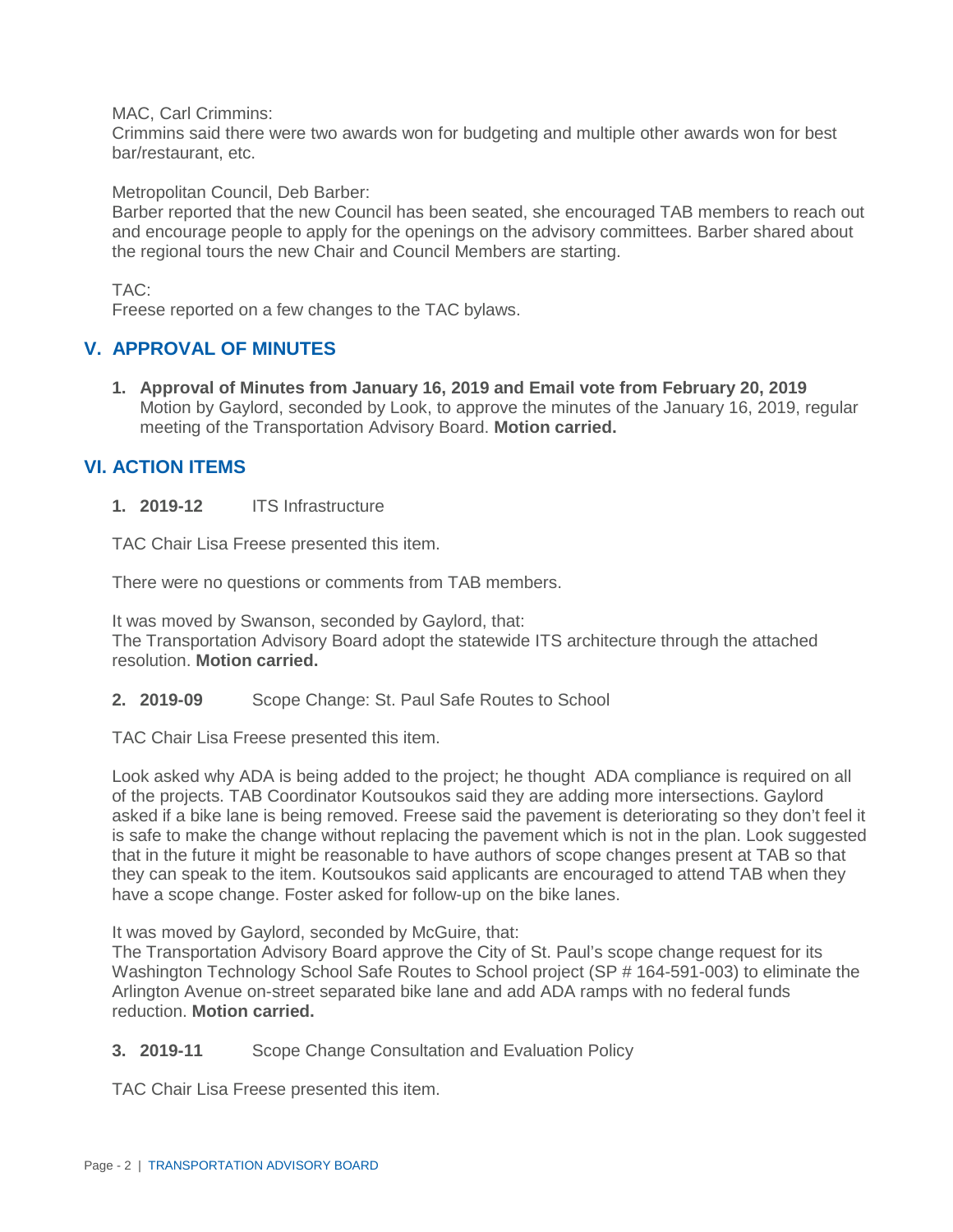Look asked if the TAB discourages scope changes. Freese said the TAB attempts to discourage scope changes but it is a reality of projects developing. Hamann-Roland asked if we are affording more scope changes in the last five years. TAB Coordinate Koutsoukos said there have seemed to be more in the last several years. Look commented on the variations on scope changes brought forward. Windschitl said he agrees that if a project is on the agenda for a scope change the applicant should be present. Goettel echoed the importance for having an applicant present, but also noted that it is not unheard of to start a project and find changes that need to be made. McGuire said this is a request we have already made but we would be making it a formal requirement to have an applicant present

It was moved by Look, seconded by Windschitl, that:

The Transportation Advisory Board approve the attached scope change policy with the added phrase, "Project sponsor must attend TAC Funding & Programming, TAC, and TAB meetings where the item is on the agenda". **Motion carried.**

**4. 2019-13** Federal Funds Reallocation Policy

TAC Chair Lisa Freese presented this item.

TAB Coordinator Koutsoukos said State Aid goes to projects and instead of amending 12 contracts it only amends one or two. Freese added that they start with the project needing the smallest amount of funding. Gorecki asked about selecting unfunded projects. Look asked how this plays into overprogramming. Koutsoukos said that if money comes back it first goes to the overprogrammed year projects and this is done to ensure that money stays in the region. Freese noted that this policy does enable the funding of projects in future years with the option of reprogramming.

It was moved by Gaylord, seconded by Crimmins, that: The Transportation Advisory Board approve of revisions to the Federal Funds Management Process. **Motion carried.**

### **5. 2019-15** TIP Amendment: US 212 RCI

TAC Chair Lisa Freese presented this item.

There were no questions or comments from TAB members.

It was moved by Look, seconded by Goettel, that:

The Transportation Advisory Board approve an amendment to the 2019-2022 Transportation Improvement Program (TIP) to change the scope and cost of MnDOT's US 212 reduced conflict intersection project (SP # 1013-90 and 1013-90S). **Motion carried.**

### **6. 2019-16** TIP Amendment: I-94 TH101-TH610

TAC Chair Lisa Freese presented this item.

TAB Coordinator Koutsoukos explained the difference between a scope change and a TIP amendment. Look asked if this was funded by Corridors of Commerce. Jabr said this is not a Corridors of Commerce project, it is regional money not federal.

It was moved by Anderson, seconded by Gorecki, that:

The Transportation Advisory Board approve of an amendment to the 2019-2022 Transportation Improvement Program (TIP) to change the cost and description of MnDOT's I-94 concrete overlay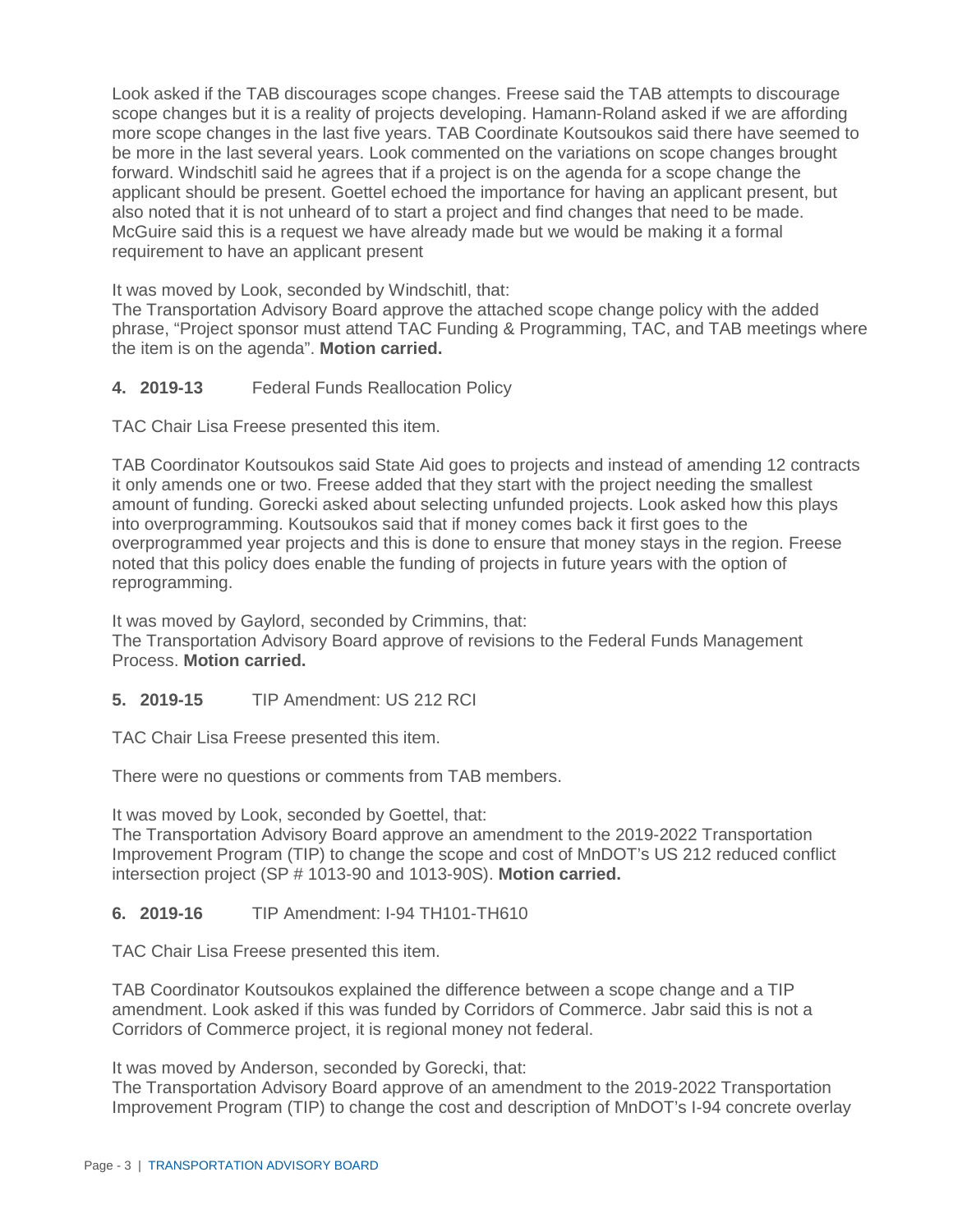project (SP # 2780-97) and to add an associated project for temporary widening and cross overs (SP # 2780-99). **Motion carried.**

### **7. 2019-17** Program Year Change Request – Metro Transit

TAC Chair Lisa Freese presented this item.

Reich said this has the support of staff.

It was moved by Goettel, seconded by Reich, that: The Transportation Advisory Board approve Metro Transit's request to change the program years of four of its projects. **Motion carried.**

#### **8. 2019-18** Streamlined TIP Amend: MnDOT, I-94/I-394

TAC Chair Lisa Freese presented this item.

There were no questions or comments from TAB members.

It was moved by McGuire, seconded by Swanson, that:

The Transportation Advisory Board adopt an amendment into the 2019-2022 TIP to add a project (SP # 2770-04) installing wrong-way vehicle detection and alerting systems at I-94's eastbound exit ramp to 4th Street N and 2nd Avenue N and I-394's eastbound exit to 6th Avenue N and 2nd Avenue N. **Motion carried.**

#### **9. 2019-19** Streamlined TIP Amend: MnDOT, I-35W Construction

TAC Chair Lisa Freese presented this item.

Foster asked what a soil nail wall is and Jabr shared that it is a retaining wall that is essentially a method to do construction with less intrusion.

It was moved by McGuire, seconded by Swanson, that:

The Transportation Advisory Board adopt an amendment into the 2019-2022 TIP to add a project (SP # 2782-354) constructing a soil nail wall and establishing a construction site on I-35W in Minneapolis. **Motion carried.**

#### **10. 2019-20** Streamlined TIP Amend: MnDOT, Stone Arch Bridge

TAC Chair Lisa Freese presented this item.

Hollinshead asked who owns the stone arch bridge. Jabr said the state owns it but it is not on the state trunk highway system, so that dictates what dollars can be used to repair it. Hollinshead asked for more information on the project work. McGuire added that the reason the state owns it is because it was going to be destroyed so the state legislature stepped in and bought it.

It was moved by McGuire, seconded by Swanson, that:

The Transportation Advisory Board adopt an amendment into the 2019-2022 TIP to add a project (SP # 2726-80) repairing the Stone Arch Bridge in Minneapolis. **Motion carried.**

### **11. 2019-21** Streamlined TIP Amend: MnDOT, I-394 Bridge Rehab

TAC Chair Lisa Freese presented this item.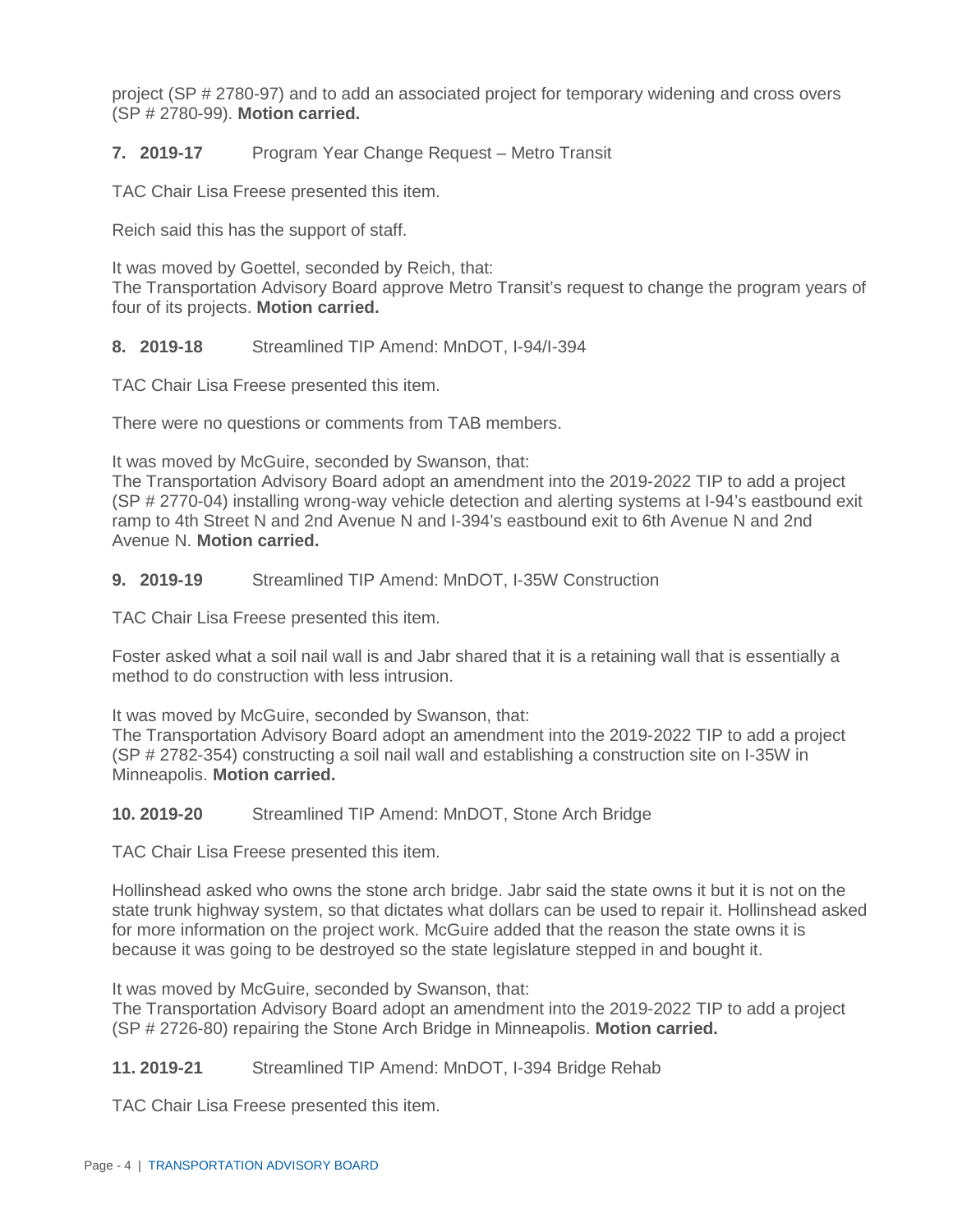There were no questions or comments from TAB members.

It was moved by McGuire, seconded by Swanson, that:

The Transportation Advisory Board adopt an amendment into the 2019-2022 TIP to change the cost and add a fifth bridge to repair for MnDOT's I-394 bridge repair project (SP # 2789-151). **Motion carried.**

# **VII. INFORMATION AND DISCUSSION ITEMS**

- **1. Information on Action Items Approved through Electronic Vote on February 20, 2019**
	- **a. 2019-14** Streamlined TIP Amendment: I-35W
	- **TPP Amendment for Gold Line and I-94 Lane Addition**

TAB Coordinator Koutsoukos, Metropolitan Transportation Services Senior Planner Joe Barbeau, and Metropolitan Transportation Services Highway Planning & TAB/TAC Process Manager Steve Peterson presented this item.

Barbeau answered the following questions that were emailed in, related to the electronic vote:

#### **Why did cost not go down, because 1/3 less road distance is repaired?**

As design has progressed and MnDOT has a better understanding of the full scope of work, and quantities anticipated on the project, the cost is relatively unchanged compared to what is currently shown in the STIP.

#### **Is there any estimated timeline on when the APS will be installed; and is there any idea of what it means to pedestrians who use the Washington ramp? Or, would the APS be installed at a later time, but still by the time everything reopens?**

MnDOT is developing a new project to install APS at this location. This project will be scoped this year and prepared for Fiscal Year 2024. What this means for the pedestrians using the Washington Ave ramps is that there will be minimal disruption until the APS installation in FY 2024. The scope of work included in the project has pavement repair work between the curbs of the south ramps at Washington Avenue, which will take about a weekend to complete.

Peterson shared that a question was asked about fiscal constraint and fiscal constraint is maintained by shifting money out of the Rethinking I-94 project because it is not ready to go in the year the money is available but this keeps the same dollar amount.

### **2. TPP Amendment: Riverview Corridor Public Comment Report**

Metropolitan Council Outreach Coordinator Sara Maaske presented this item.

Tolbert said the report echoes what he has heard along the way.

### **3. Freeway System Interchange Study**

MTS Planning Analyst Tony Fischer and MnDOT Program Coordinator Michael Corbett presented this item.

Goins asked for more information specifically related to how this is the best and safest design for commerce and freight. Staples asked if the future transit system is being taken into account. Fischer said the current revenue scenario is being used. Karwoski asked when the interchanges will start being prioritized. Jabr said this study is going to help future target investments. Karwoski